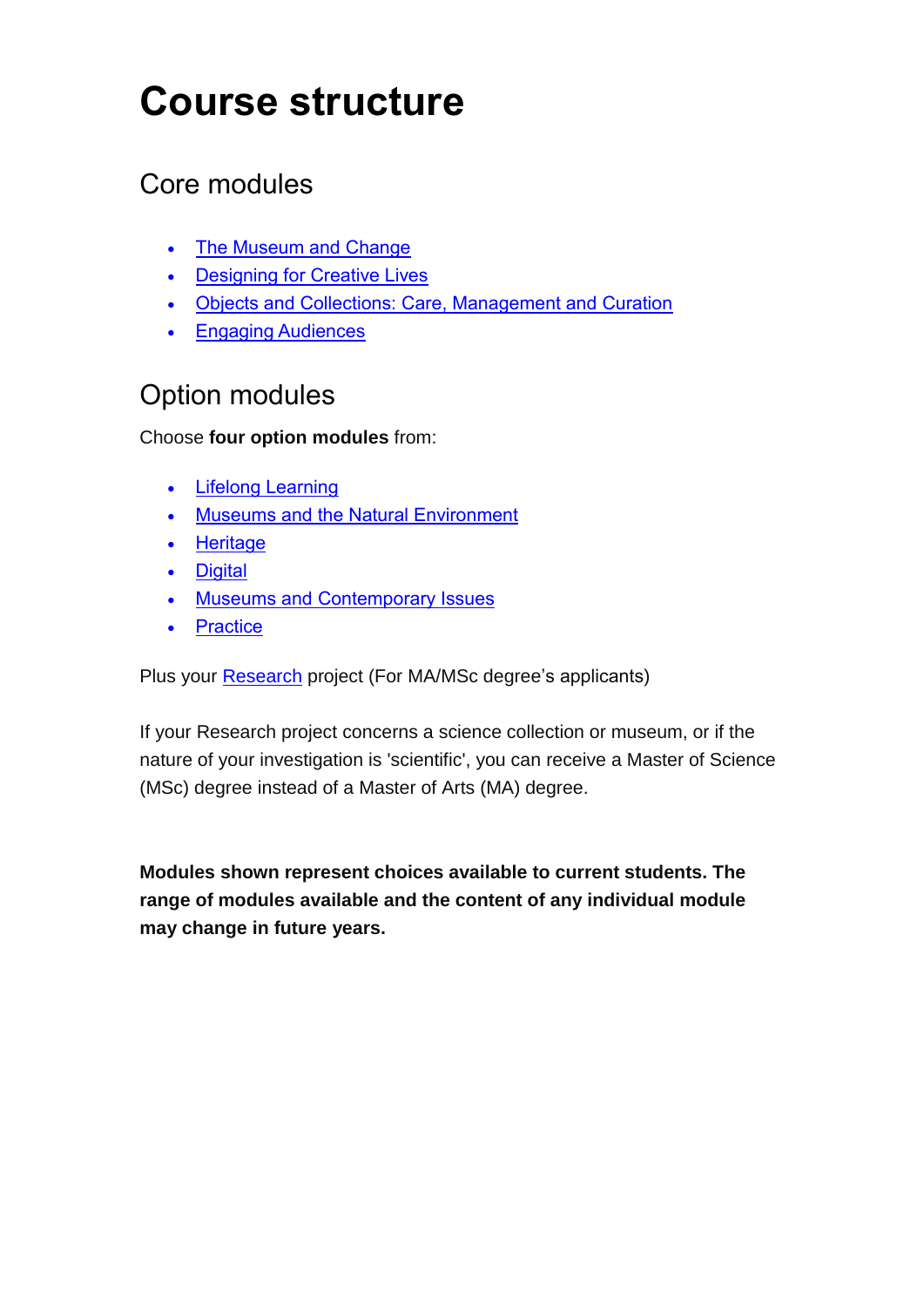## <span id="page-1-0"></span>**The Museum and Change**

#### **Module code:** MU7550

This module sets the context for the course by establishing some of the key trajectories of thought around museums and galleries. You'll begin by examining definitions of the museum, how these have changed, and then focus on the question of who museums are for. You'll also consider how museums both shape and are shaped by their communities, and the wider social and cultural landscapes in which they are situated.

Exploring and assessing how wider agendas, policy and current museology are impacting on these institutions will be central to the module. A core theme will be to investigate the place of the museum in society by looking at its history, and changing ideas about museums as sites of knowledge and education. This will also involve considering the contemporary debates that animate current museum discourse and practice, such as decolonising practice, museum ethics and the postdigital museum.

## Topics covered

- Museum histories and the social role of the museum
- Museums and 'decolonisation'
- The educational role of the museum
- Museums in social and cultural landscapes
- The 'postdigital' museum
- Museum ethics

### Learning

- 50 hours of lectures
- 2 hours of seminars
- 2 hours of tutorials
- 8 hours of fieldwork
- 88 hours of guided independent study

### Assessment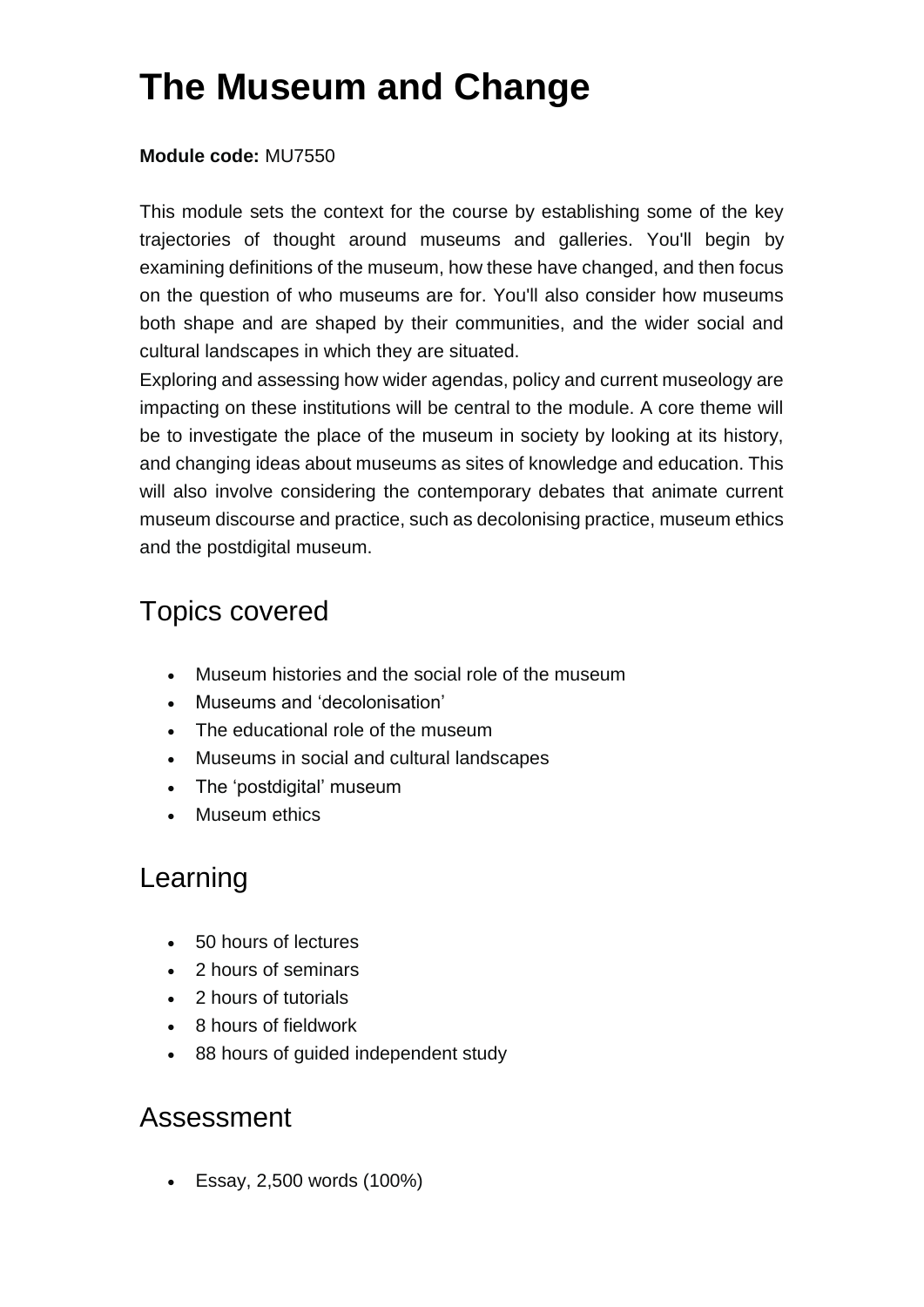## <span id="page-2-0"></span>**Designing for Creative Lives**

#### **Module code:** MU7551

This module argues that museums have real social effects. During this module you'll focus on the role of museums and art institutions in enriching lives by actively engaging with contemporary social issues and stimulating participation and dialogue with and amongst diverse audiences. It will enable you to understand how the special conditions of spaces of culture and the social exchanges that happen within them open up possibilities for engagement with difficult, political and contentious topics.

You'll consider the emergence of 'activist practice', exploring how museums can creatively and critically engage with contemporary social, political and environmental concerns. This will also involve how audiences can be engaged through the design of diverse, stimulating, provocative and accessible museum experiences, and how the values and politics of cultural organisations can be manifested physically in the visitor experience.

## Topics covered

- Museums, human rights and social justice
- Activist practice
- Missions, visions and values
- Ethical interpretation
- Designing museum spaces for social engagement
- Marketing the museum and audience development

## Learning

- 50 hours of lectures
- 2 hours of seminars
- 2 hours of tutorials
- 8 hours of fieldwork
- 88 hours of guided independent study

### Assessment

Presentation (100%)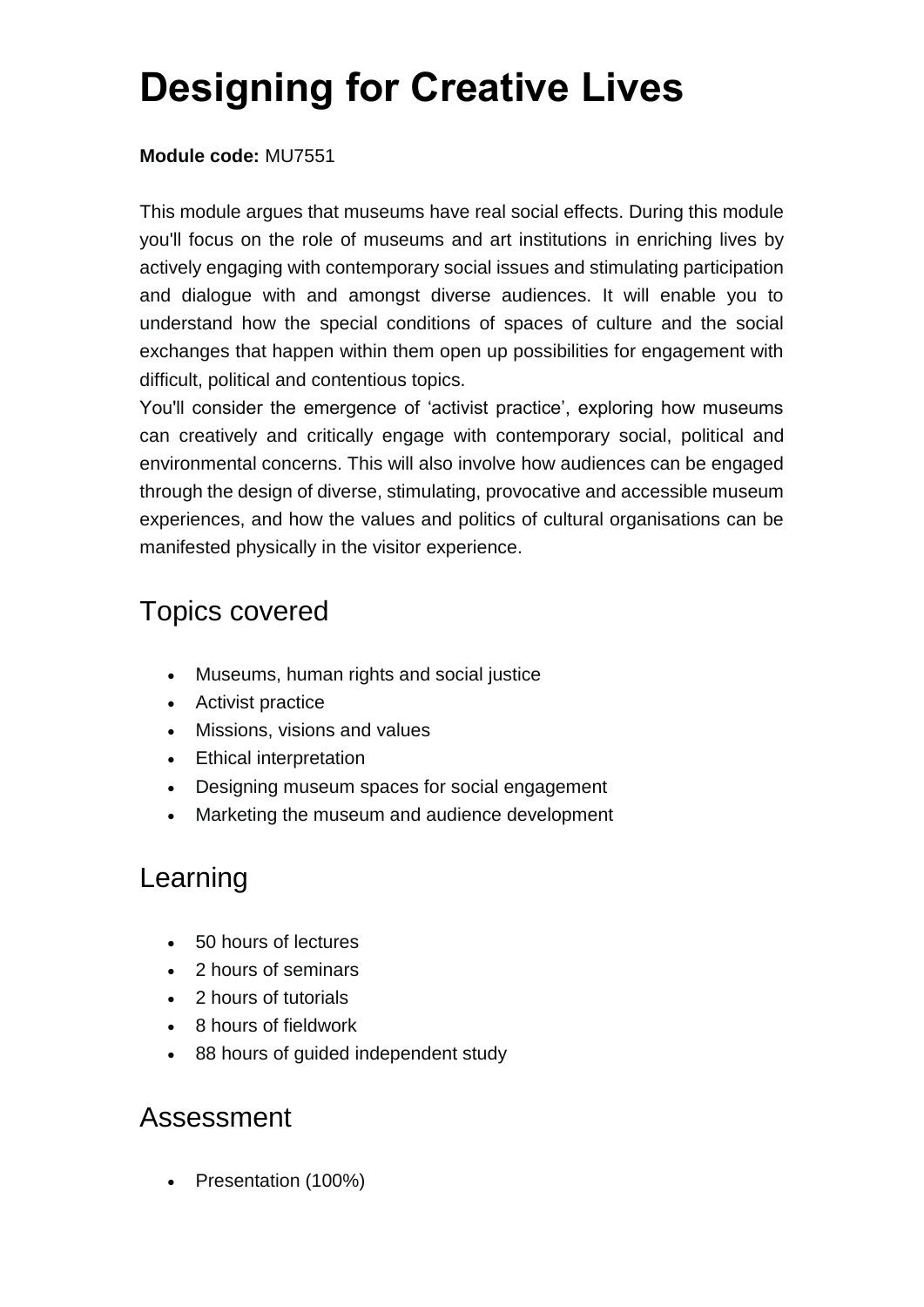## <span id="page-3-0"></span>**Objects and Collections: Care, Management and Curation**

**Module code:** MU7552

This module looks at objects and collections from a range of perspectives. The module will challenge you to think critically about the lives, contexts and values of objects, and the different ways in which we encounter and experience them. You'll begin with a critical examination of objects – their lives, contexts and the different ways in which we encounter and experience them.

You'll then move onto examine the ways in which objects, collections and collecting have been influence by changing ideas and approaches. This will develop your critical understanding of the principles and practice of collections management and care including how to handle, pack, and label objects, as well as preventative conservation and collections development. You'll also explore issues around culturally sensitive practice including ownership, rights, restitution and repatriation.

## Topics covered

- Objects and collections
- Engaging with and experiencing objects
- Culturally sensitive practice
- Collections management
- Collections care

## Learning

- 50 hours of lectures
- 2 hours of seminars
- 2 hours of tutorials
- 8 hours of fieldwork
- 88 hours of guided independent study

### Assessment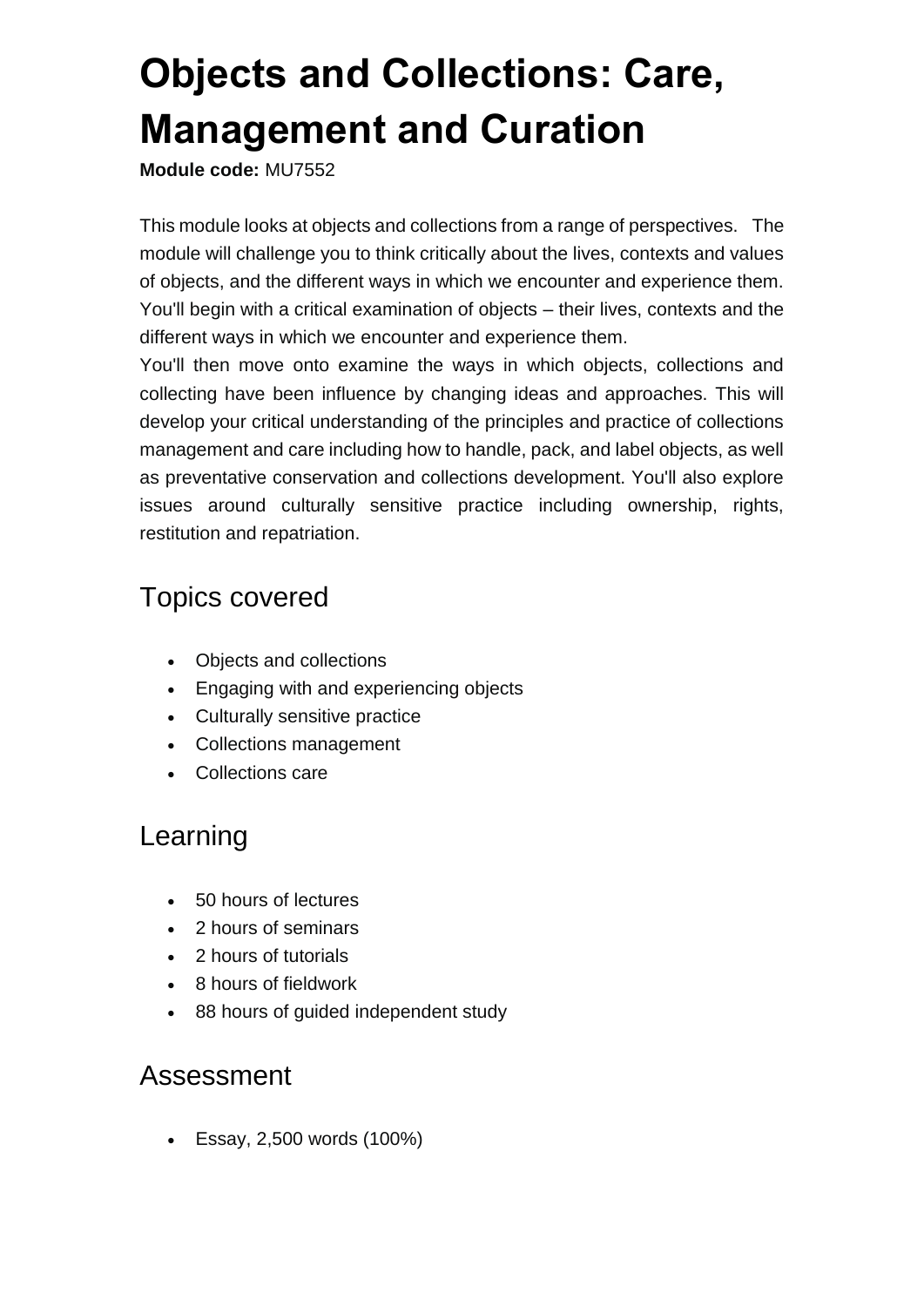## <span id="page-4-0"></span>**Engaging Audiences**

#### **Module code:** MU7553

This module puts audiences at the centre of the exhibition process. You'll consider the museum as a site of representation, communication and meaningmaking, while assessing a range of interpretive media and their role in audience engagement. The module will give you an understanding of theories of learning, media and design and their importance in museum communication. You'll also explore participatory approaches to exhibition making.

This module offers you a chance to put your ideas, experiences and theoretical tools into practice, through the development of a portfolio and an exhibition proposal. Areas covered by the module include: designing and planning an exhibition, analysing the exhibition space and issues of representation, creating a design brief, choosing interpretive media and planning events and an education programme.

## Topics covered

- Audience engagement
- Participatory approaches
- Issues of representation in exhibitions
- Learning, media, digital design in exhibitions
- Museum communication
- Exhibition types and strategies

## Learning

- 50 hours of lectures
- 2 hours of seminars
- 2 hours of tutorials
- 8 hours of fieldwork
- 88 hours of guided independent study

### Assessment

Portfolio, 2,500 words (100%)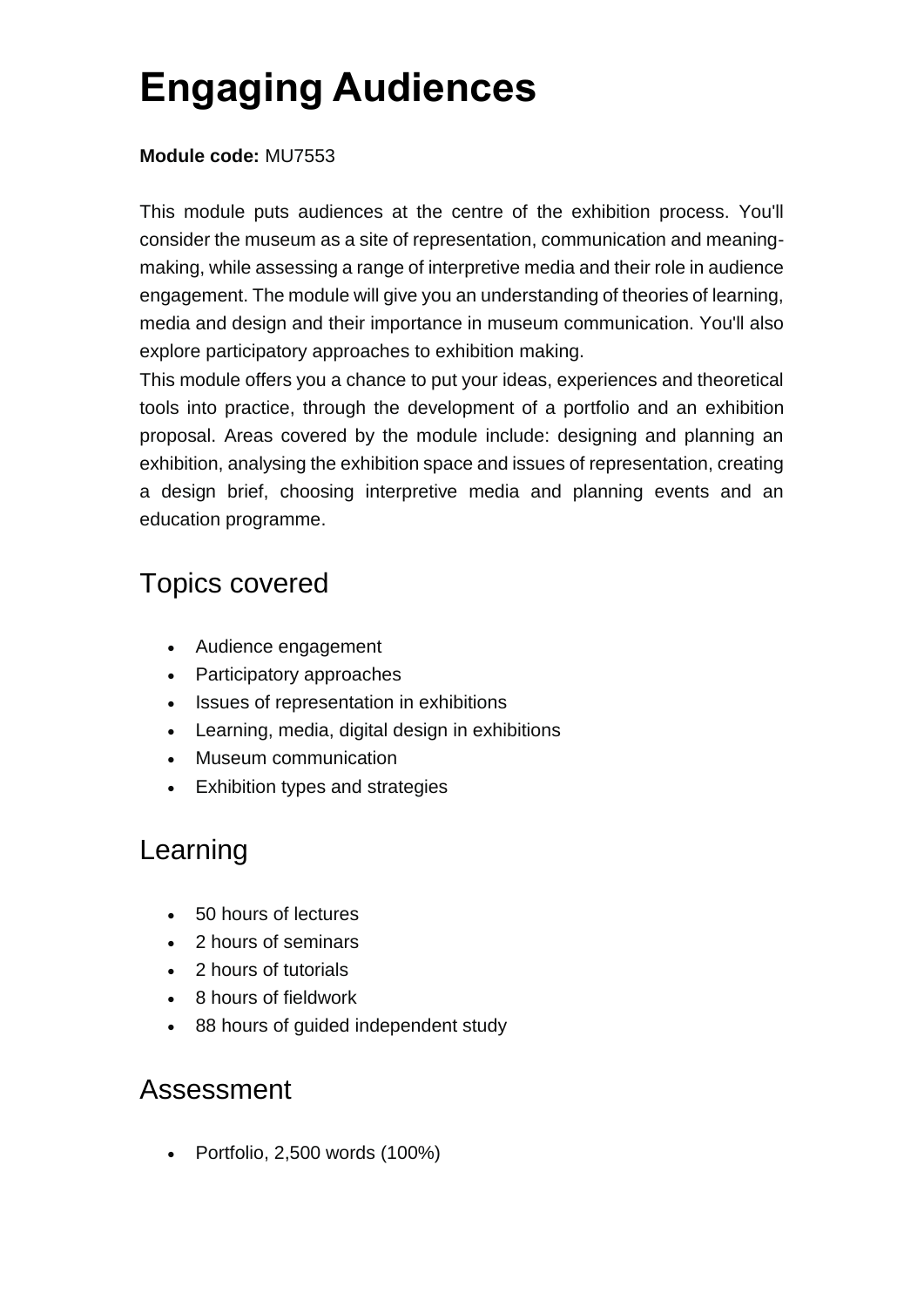## <span id="page-5-0"></span>**Lifelong Learning**

#### **Module code:** MU7554

This module considers how the museum can offer opportunities for learning across the lifecourse. You'll consider matters relating to the school curricula, developing and evaluating learning programmes and resources for all ages (from under 5's to older adults), new directions in participatory pedagogy and community engagement, and the developing museums programmes for health and wellbeing. It is suitable for anyone interested in the dynamic and evolving work of educators, outreach and community engagement workers in museums.

## Learning

- 50 hours of lectures
- 2 hours of tutorials
- 10 hours of fieldwork
- 88 hours of guided independent study

### Assessment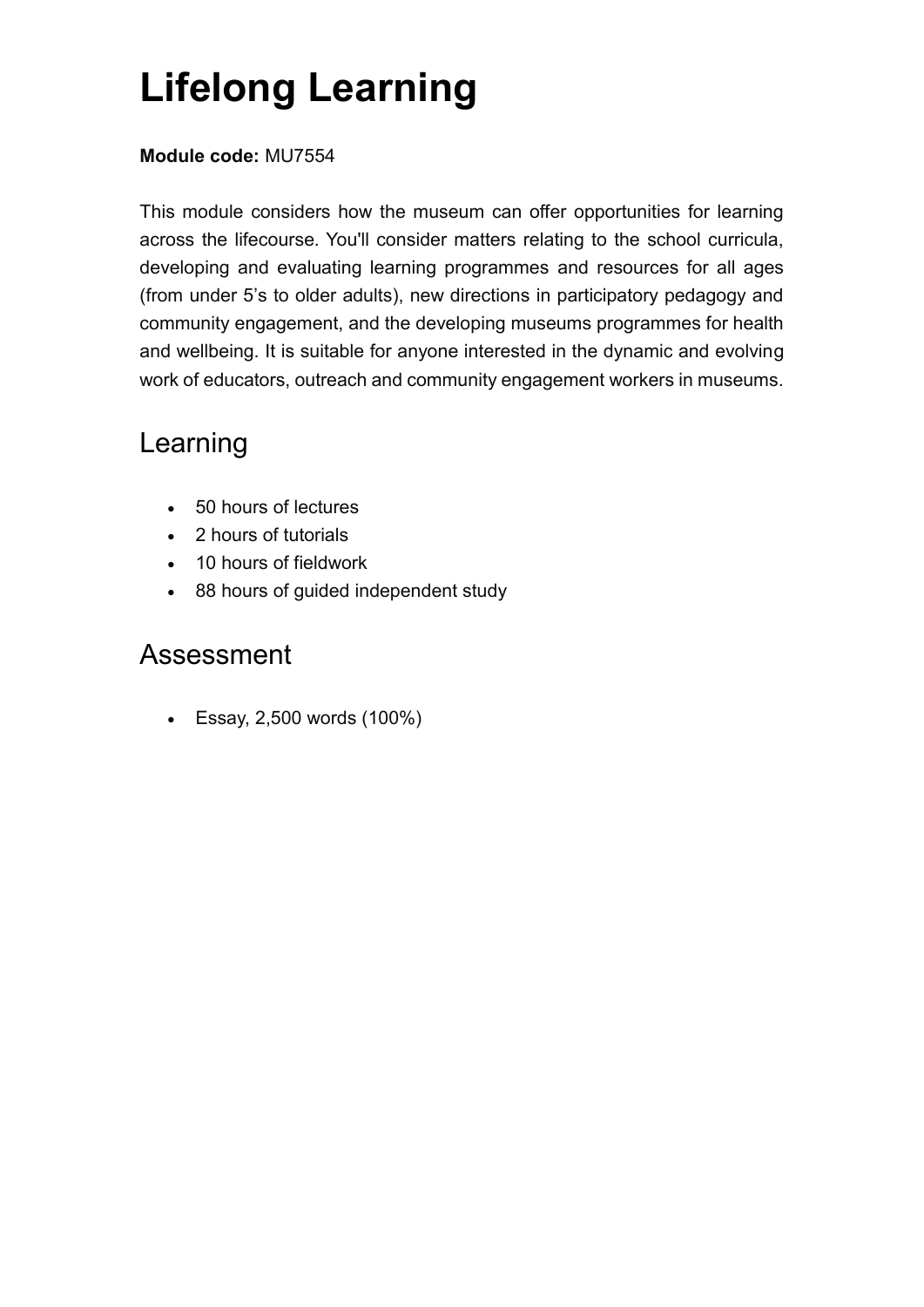# <span id="page-6-0"></span>**Museums and the Natural Environment**

#### **Module code:** MU7555

In this module you'll explore key issues such as climate change, biodiversity loss and environmental sustainability, while considering how museums are involved in terms of 'research' by contributing to our understanding of processes and their impact. You'll look at how they 'communicate' by helping to convey ideas and information, online and through exhibitions. As well as their 'activism', as they provide topics for discussion and debate, and lead by example through their own practices of environmental sustainability. This module is suitable for anyone interested in the museum's role in responding to environmental issues.

## Learning

- 50 hours of lectures
- 2 hours of tutorials
- 10 hours of fieldwork
- 88 hours of guided independent study

### Assessment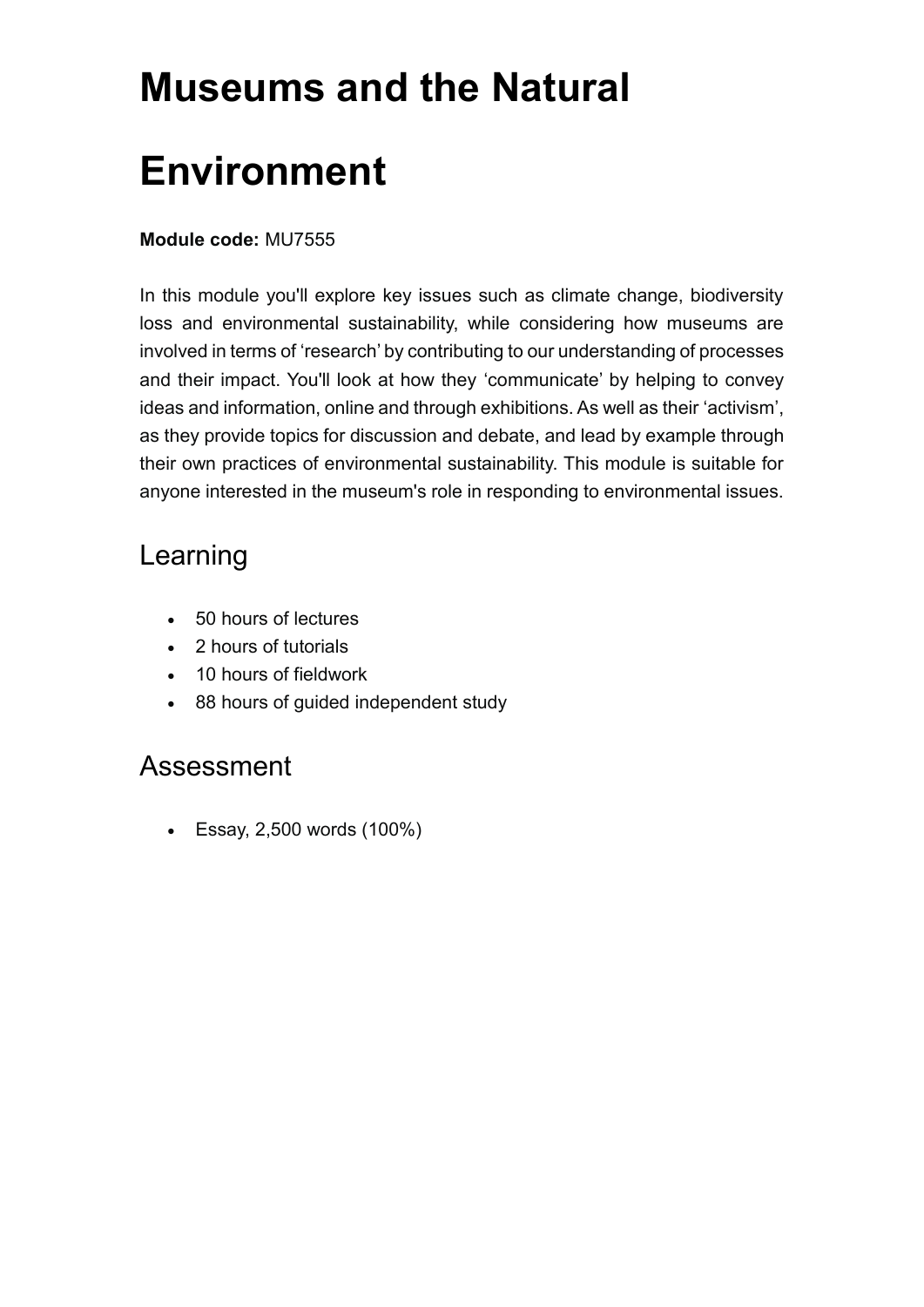## <span id="page-7-0"></span>**Heritage**

#### **Module code:** MU7556

Heritage is about how we understand, interpret and use the past in all its different forms. This module will cover a wide range of topics including contested and difficult histories, the notion of authenticity, intangible heritage, heritage policy and governance, democratising the heritage process, and the complex issues relating to community engagement and ownership of heritage. It is suitable for anyone curious about the use of heritage in identity formation and the role heritage plays in everyday life.

## Learning

- 50 hours of lectures
- 2 hours of tutorials
- 10 hours of fieldwork
- 88 hours of guided independent study

### Assessment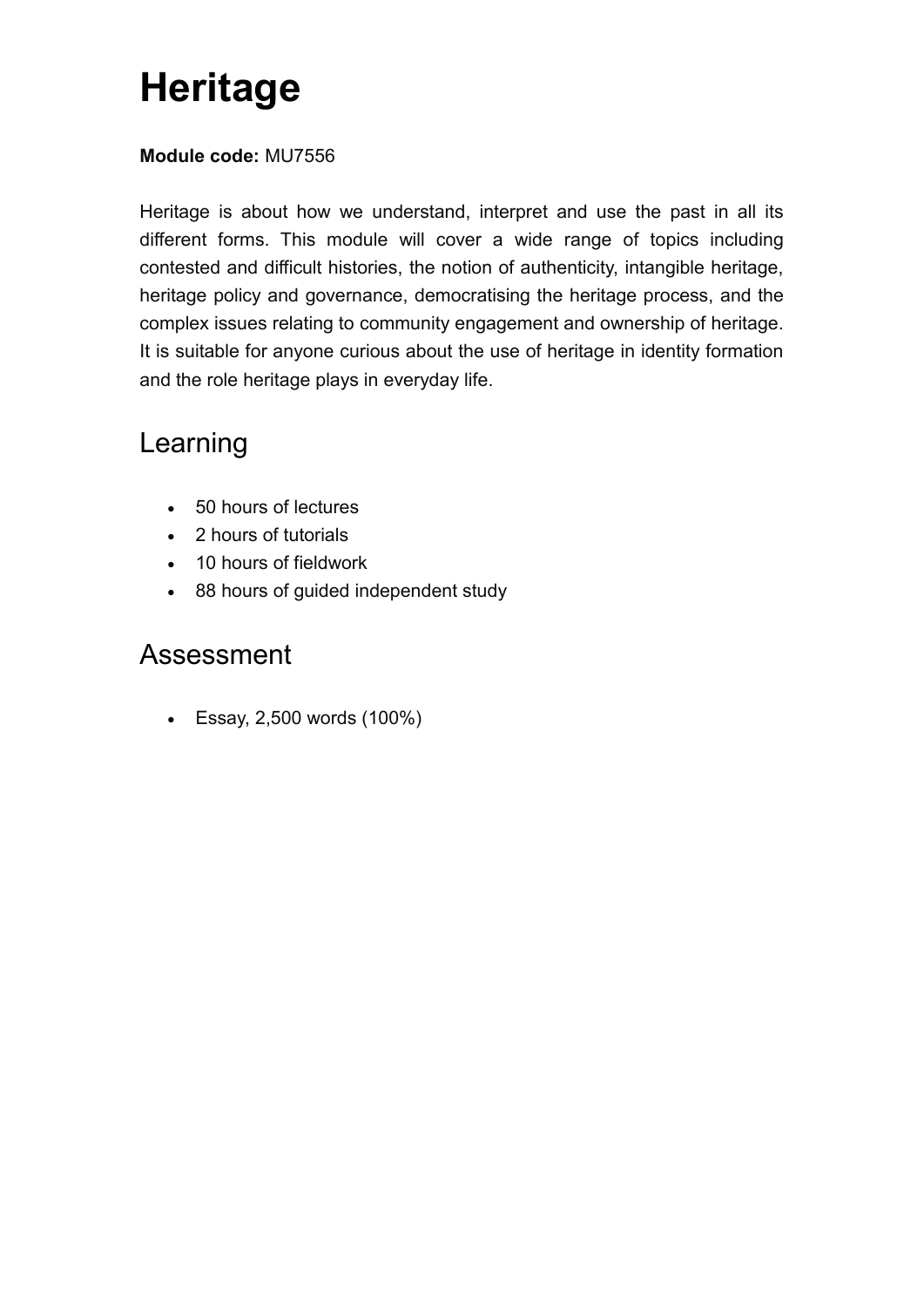## <span id="page-8-0"></span>**Digital**

#### **Module code:** MU7557

This module focuses on how to use the digital purposefully and creatively in museum contexts. It will consider topics such as new media management and production in the museum/gallery; the impact of digital on curatorial practice and visitor experience; the transformative potential of digital for museum learning; and the principles of creative design and evaluation of in-gallery and online digital media. It is suitable for anyone curious and enthusiastic for digital media. You do not need high levels of computer literacy and knowledge to take this module.

## Learning

- 50 hours of lectures
- 2 hours of tutorials
- 10 hours of fieldwork
- 88 hours of guided independent study

### Assessment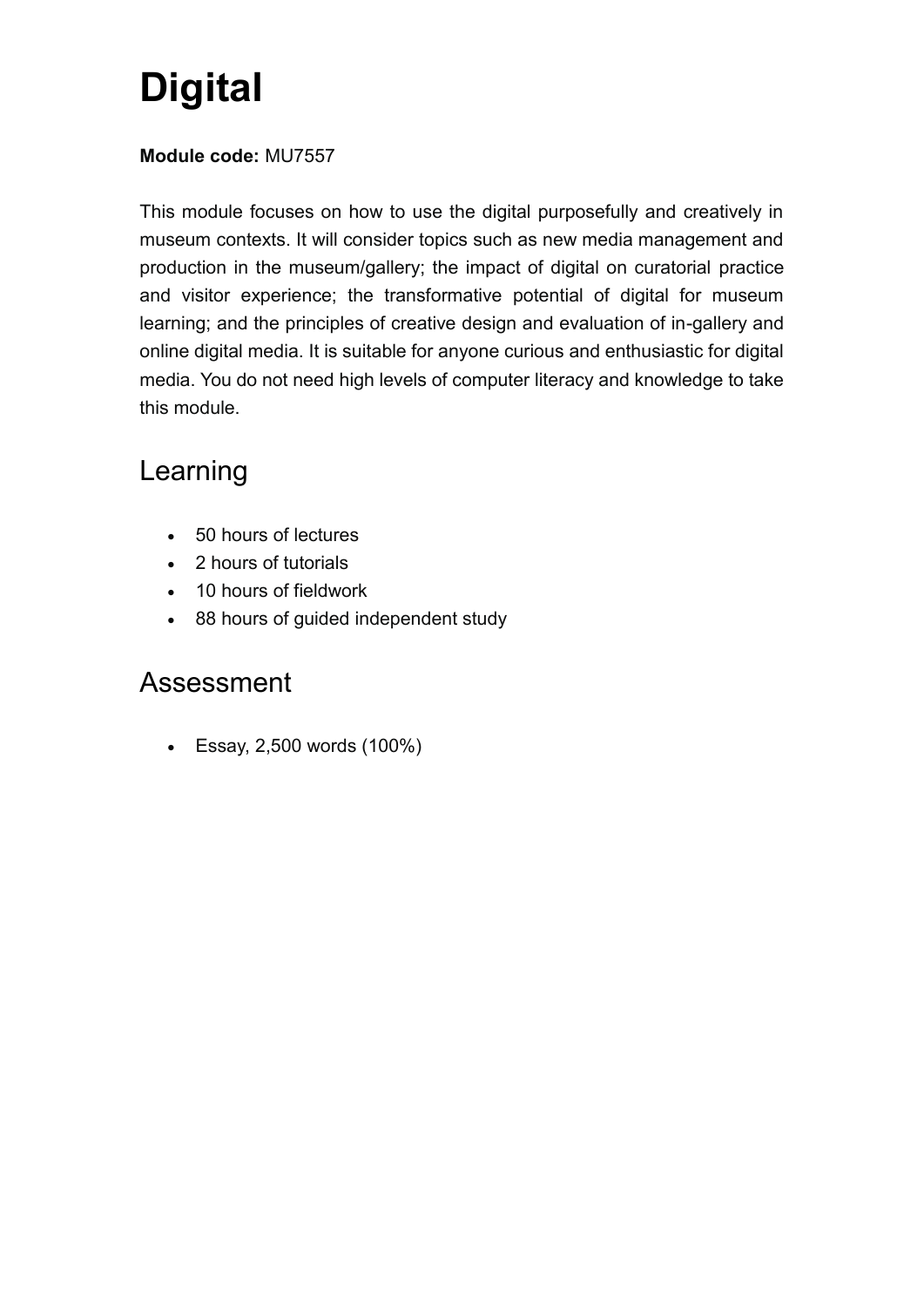## <span id="page-9-0"></span>**Museums and Contemporary Issues**

#### **Module code:** MU7558

In this module you'll delve deeper into aspects discussed in the core modules to examine how museums and galleries can engage with unfolding contemporary social issues. You'll consider how the museum can be a site for activism, social justice, human rights and social change, exploring cutting-edge examples of practice from across the globe. The module is suitable for anyone who wants to debate and advocate the socially purposeful role of museums.

## Learning

- 50 hours of lectures
- 2 hours of tutorials
- 10 hours of fieldwork
- 88 hours of guided independent study

### Assessment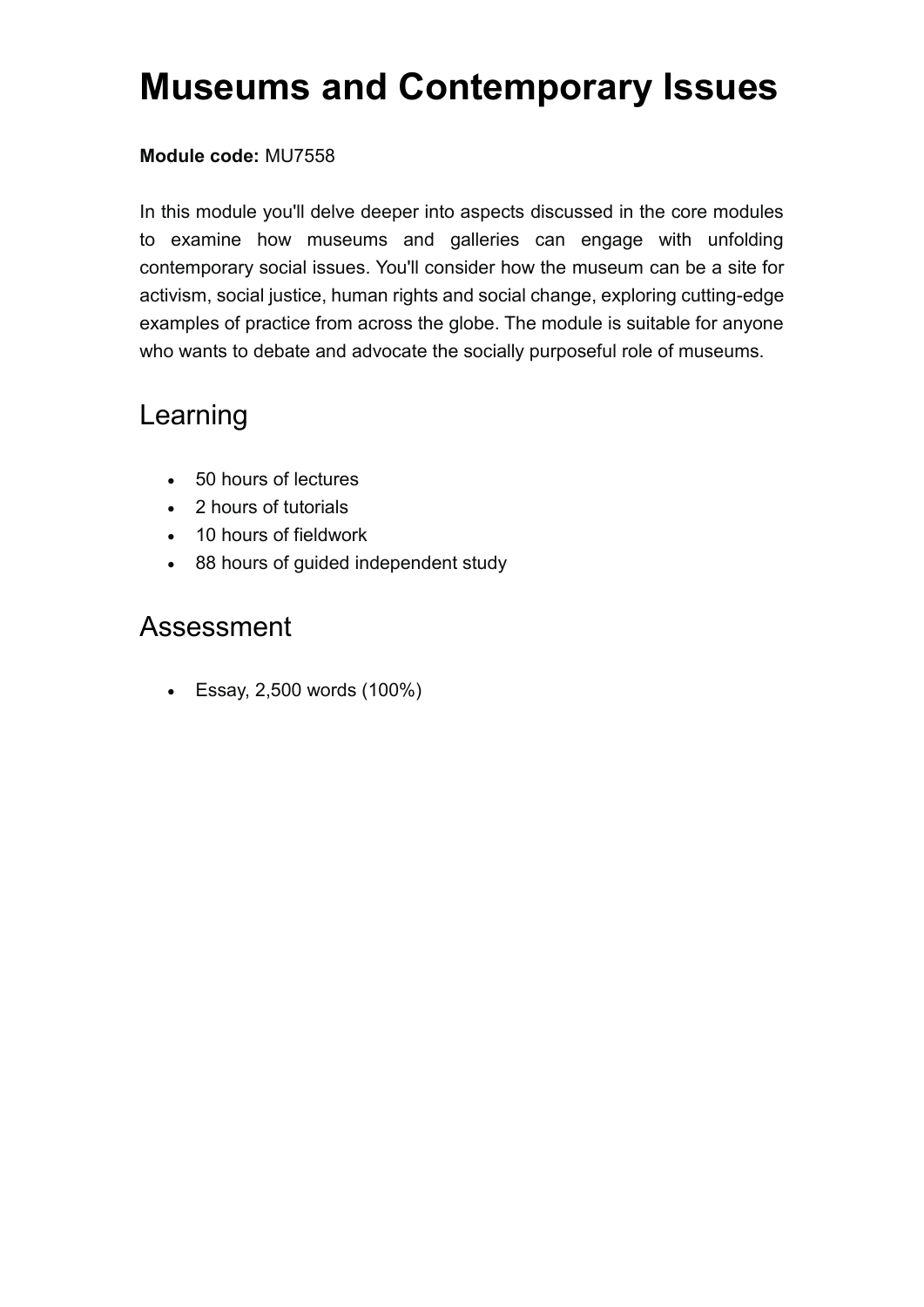## <span id="page-10-0"></span>**Practice**

#### **Module code:** MU7559

This module is a 'practice' work-based module. It will provide you with a creative, structured, and well-supported opportunity to develop, undertake and critically reflect upon a project of your own choosing in a museum or gallery context you are familiar with, or your own place of work. It is suitable for anyone who wants to develop expertise in an area of their choosing through work-based learning.

## Learning

- 20 hours of lectures
- 4 hours of tutorials
- 86 hours of work based learning
- 40 hours of guided independent study

## Assessment

- Professional practice portfolio, 2,500 words (100%)
- Practice portfolio (0%)